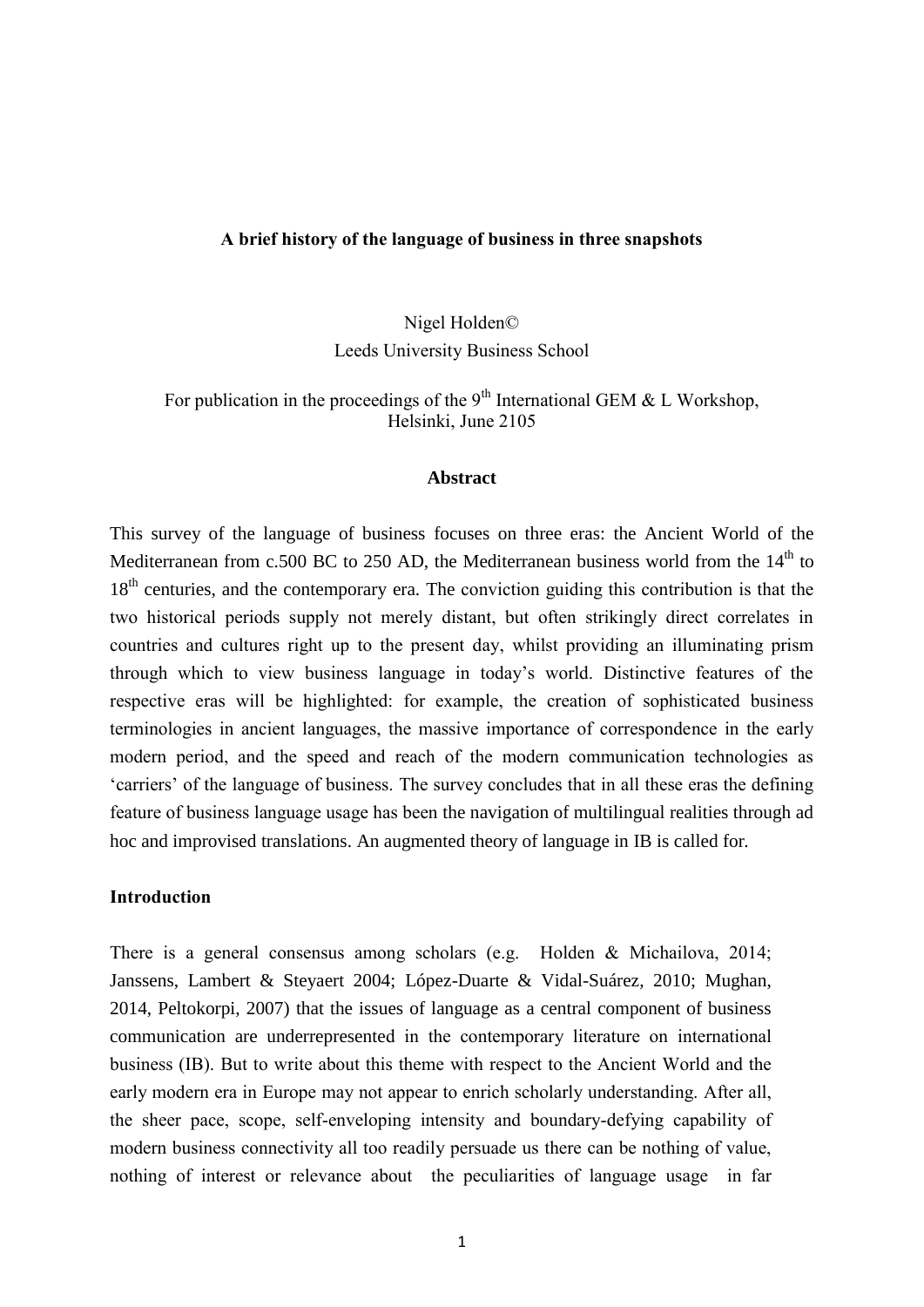forgotten eras of history. However, the conviction guiding this contribution, based in part on Holden (2016a, 2016b) is that the ancient and pre-modern business language of the Ancient World and early modern Europe of the Mediterranean world respectively finds not merely distant, but often strikingly direct correlates in countries and cultures right up to the present day. But not only that: discussion of the topic supplies an unusual prism through which to view the modern business world and human action in unexpectedly rewarding ways without the all trammelling effects of the communication technologies.

# **Snapshot 1: the Ancient World<sup>1</sup>**

'The world of business is a world of trust. It is also a world of risk, of speedy decisions, of people not always known to you, and of appearances.<sup>2</sup>

## *On the spoken language*

From what we know about markets and business in today's world, we may surmise that business in the Ancient World was characterised by:

(a) Relationship-building processes, underpinned by exchange processes

(b) Sharing of *anything tangible or intangible* with perceived value as resources among the parties concerned

(c) Time and effort on key relationships across functions as well as vis-à-vis markets

(d) The clustering of key relationships into (focal) networks, the all-important pathways to distant resources (based on Ford, 1990).

We can assume that the merchants of ancient times were motivated by profit and that they recognised that the greater profits were associated with long-distance trade and the greater risks of engaging in it.

Indeed, the international quest for profitable business would take them 'on pioneering explorations and new trade routes' (Roberts, 2011: 117) throughout the known world and far beyond to unconquered realms. We can further assume that none of the great business empires of the Ancient World, although they differed dramatically in structure, *Weltanschauung*, and relationships with their respective temporal, military and priestly authorities, could have sustained themselves without a fully functioning language of

1

<sup>&</sup>lt;sup>1</sup> Based on Holden, 2016a

<sup>2</sup> Meyer (2004: 148).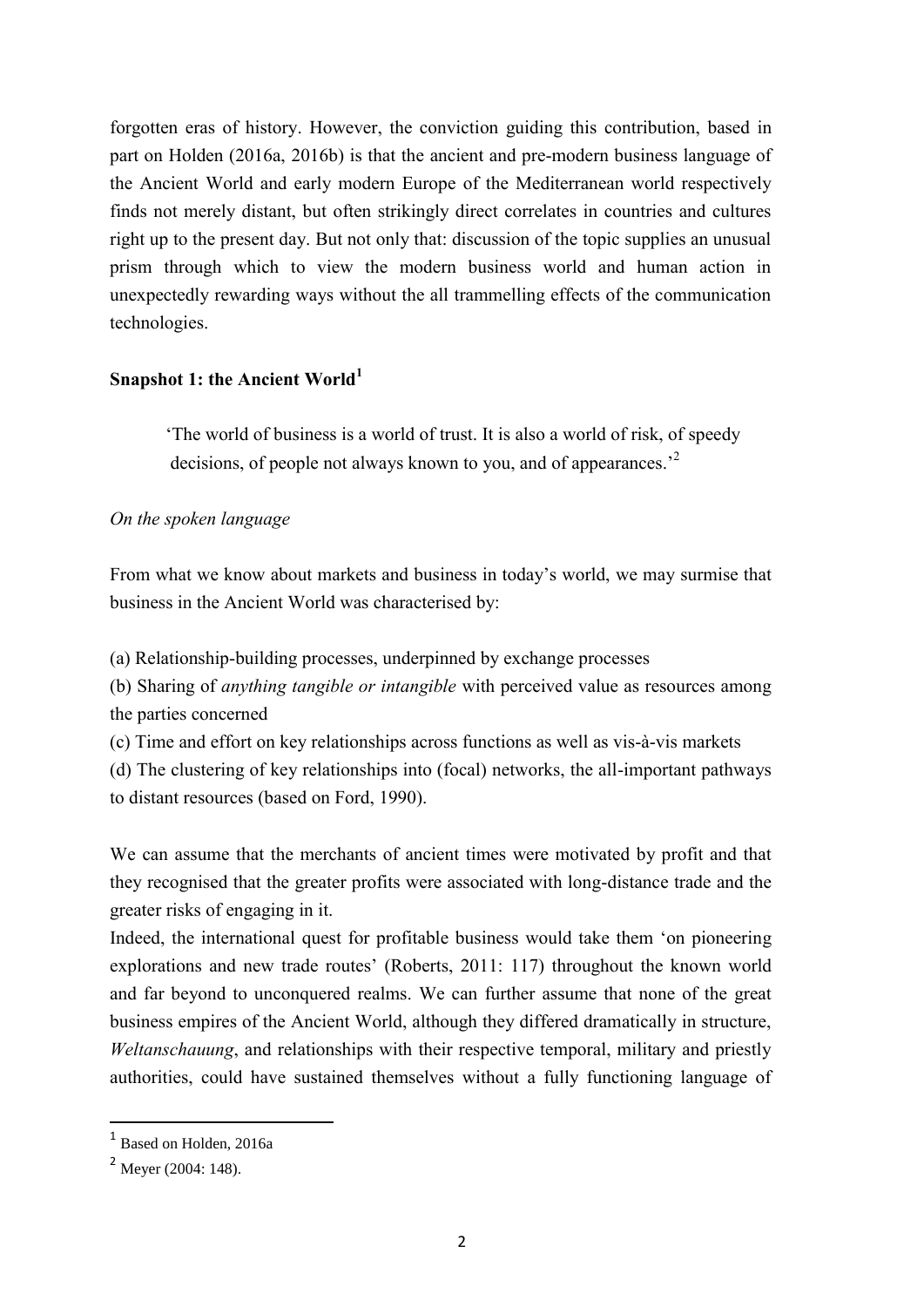business: in other words, an occupational communication system with spoken and written modes, which was sensitive to context, capable of bearing specific terminology to describe business operations, and permitting articulate communication at various levels of interaction.

After all one had to know how to speak to august patrons, to fractious suppliers, to fastidious customers, to unruly mule drivers, to exotic foreign business partners, barbarian or otherwise, and, last but not least, to the capricious gods. The often momentous travels of merchants required them to be, as we would say today, effective intercultural communicators in their business dealings, and with all manner of strange fellows at that. They might actually speak the latter's language passably well, or use a serviceable *lingua franca*, or simply strain to convey bonhomie and trustworthiness in their own unintelligible tongue, and all the while listening to the babble of those strange fellows as if their utterances were actually scintillating.

In their dealings one of the most important aspects of business communication – perhaps *the* most important – was to project a completely trustworthy self across all manner of linguistic and cultural divides. The Romans called trust *bona fides* ('good faith'). Indeed, a special calculus of ancient business informed the merchant's mind: how to project that all-important air of trustworthiness and how to minimise risk (which could literally take life-threatening forms). Indeed there was nothing that you could tell a merchant of those days about risk and the associated 'turbulent and volatile business environment', as the modern cliché has it.

Merchants knew in the end that trust was something that had to be earned – often under duress – and this in the end was something that not even the most benevolent of gods could grant. In a word, they had to be resourceful beyond measure beyond and possess a persuasive turn of phrase. They were masters of high-flown compliments, tried and trusted courtesies and (obsequious) flattery. Flattery has of course been an essential component of business discourse in every human tongue, ancient or modern: indeed for as long as there have been markets. No businessman in any era of history has ever seriously believed that 'flattery will get you nowhere.'

Nor would any merchant go to another country and offend its inhabitants by flaunting an ill-considered opinion about *their* gods. Only a madman would be so stupid, comments the well-travelled Herodotus (2003: 187). Merchants were only too aware that in their mysterious way the gods gave 'heavenly sanction and earthly direction to their international investments and partnerships' (Moore and Lewis, 1999: 97). It was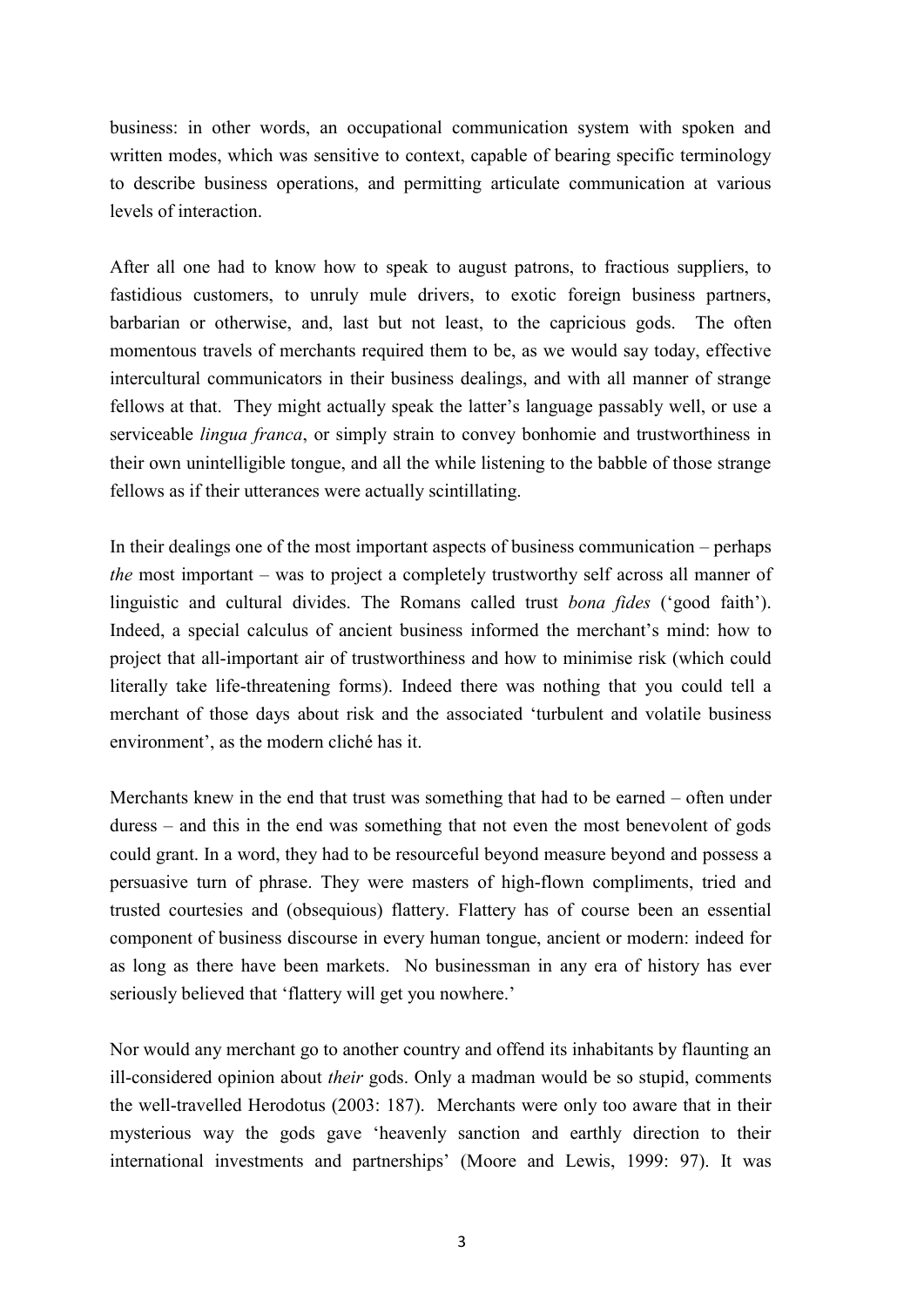therefore best not to tempt fate. Besides, merchants might often have to do business with the earthly guardians of the gods: the priests. Hence they had to master 'the bureaucratic language of temple and palace transactions' (Moore and Lewis, 1999: 56). Thus, for all his dissembling and banter, the merchant of ancient times knew how to apply the supreme 'law' of cross-cultural communication: to handle others, even barbarians, with 'intelligence and tact.<sup>3</sup> In cross-cultural contacts, therefore, it is even quite possible that merchants as a generally loquacious species knew when on occasion to keep their mouths shut.

## *On the written word*

 $\overline{a}$ 

A discussion of language and business in the Ancient World must give due prominence to the momentous invention of writing around 3,000 BC, which 'certainly transformed international trade' (Wilkinson, 2011, p. 56). Brosius (2008, p. 246) notes that the earliest transactions of grain, livestock and textiles in the temple and palace economies, but this was extended to record the economic and legal affairs of private and business enterprises.' Tablets in cuneiform, once deciphered, provide us with commercial terms in everyday usage.

For example, in Akkadian we find a word, *dam-gàr*, that refers to merchants, who formed 'guild-like associations' (Moore and Lewis, 1999: 58). Note that it is referring to a particular class of merchant. The word *naruqqum* is 'essentially a capital fund invested by several merchants for a merchant active in foreign trade' (Moore and Lewis, 1999: 67). This is a truly early reference to sophisticated financial practices, whilst the word *kârum,* which came to mean 'market' originally denoted a harbour – an unmistakable allusion to substantial sea-borne trade. One of the earliest recorded words in Hittite is 'contract' (Watkins, 2008: 6). Phoenician for its part makes a number of distinctions to do with merchants and even has a word (*tappatu)* which refers to partnerships that were 'a pyramidal form of partnership' (Moore and Lewis, 1999: 87). These few words alone indicate that merchants and traders created a necessary vocabulary for their activities, relationships and organisational forms.

Writing in Ancient Greece gave rise to two important marketing functions: advertising and branding. Potters and vase-makers produced their items 'for tailored markets,

<sup>&</sup>lt;sup>3</sup> The British diplomat and Japanologist Sir Ernest Satow (1843-1929) wrote that handling relationships with the Japanese required 'the application of intelligence and tact.'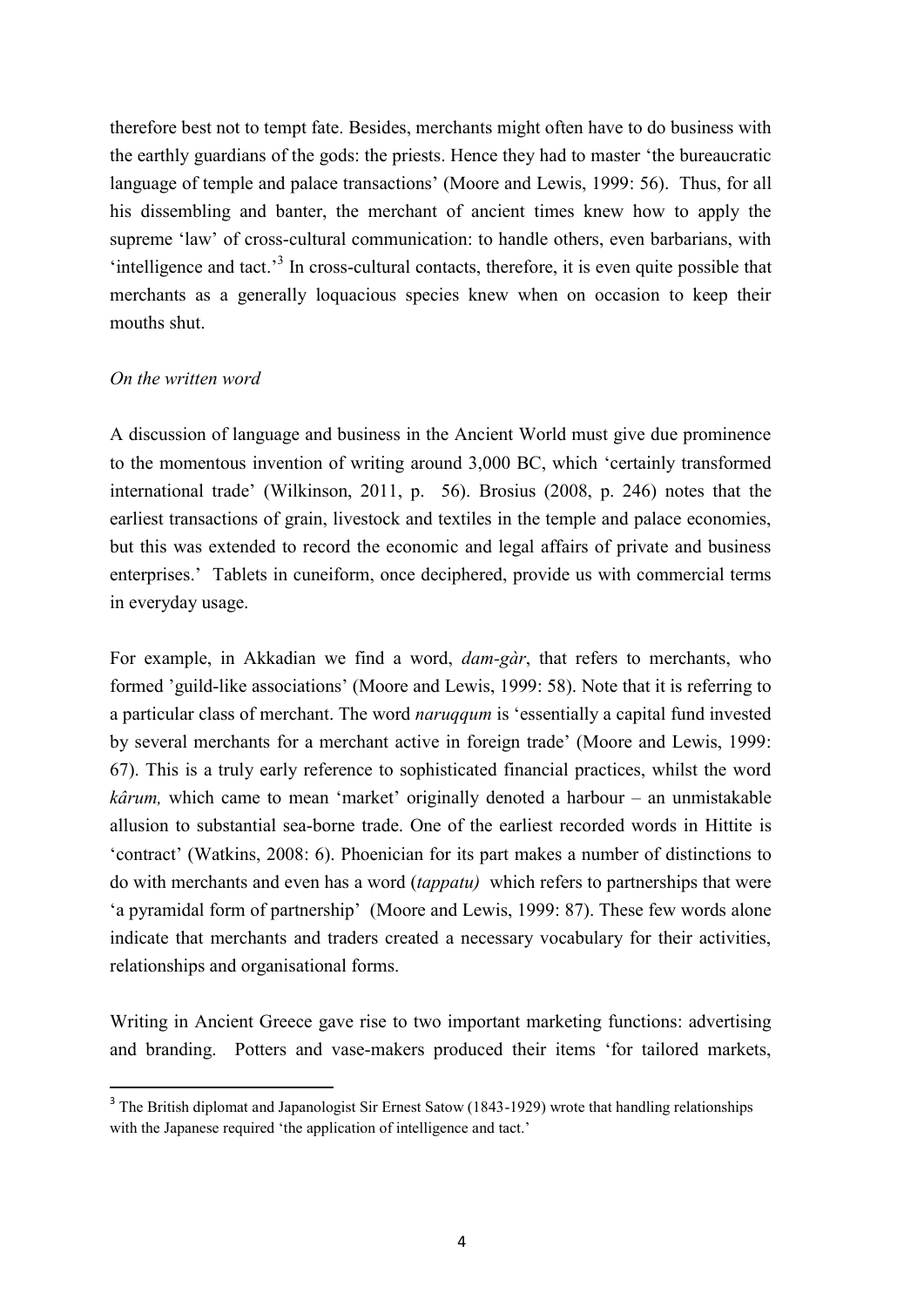promoted their brand-name wares, and even publicly ridiculed their competitors with negative advertising' (Moore and Lewis, 1999: 270) – that is more than two thousand years before Pepsi so devastatingly mocked Coke ads. We might add that the Greeks also 'instituted trademark regulation' on their best wine, so that imports could 'not dilute the value of their own brand' (Roberts, 2011: 63). Similar practices were replicated in Rome.

Greek too was the first language to give legal force to the structures of business and commercial arrangements, but Latin extended the practice not only organically, but also internationally as well as across the centuries to the present day. Indeed, given that Rome in the first century AD dominated the economy of the known world, we may say that Latin was, as it were, the English of its day – the incontestable global language of its era. Neither Greek nor Akkadian can compare with Latin from this point of view. Indeed to regard Latin as a *lingua franca* on a par with others is to detract from its very greatness.

Latin for its part was surely the language with arguably the greatest number of commercial terms. Just as in modern languages, words to do with business and management could be semantically elastic. Aubert (1994: 6-7) points out that the verbs '*emere*' (to buy) and '*vendere*' (to sell), 'when used in legal texts, could refer to a wider range of transactions than just purchase and sale', referring to 'various activities, such hiring or renting commodities, facilities, or services, or acting as guarantors,' whilst the word *institor* designates a merchant, a retailer, or peddler … [and] …. 'ordinarily refers to a lower social stratum.' Various Latin words can broadly speaking be translated by the word manager in English: *magister, socius, negotiator*, *institor*, *manceps*, *publicanus,* words which taken together represent considerable diversity of business arrangements in Rome. (For a discussion of *manceps*, see Holden and Tansley, 2008: 200-202). Not for nothing has the eternal city been dubbed 'Rome Inc.' (Bing, 2006).

We may deduce that in the Roman era commercial language began to develop into two mutually reinforcing and interpenetrating modes: the written language for confirming arrangements allowing for the performative role of speech acts; the spoken language for creating atmosphere and informality among interlocutors (Baron, 2000: 21). It would, incidentally, be quite wrong to give the impression that most traders could read and write. For an absolute majority of them writing was 'a fairly impenetrable code' (Aubert, private communication). However, we should not exclude the possibility that the essentially illiterate traders acquired a smattering of writing and simplified and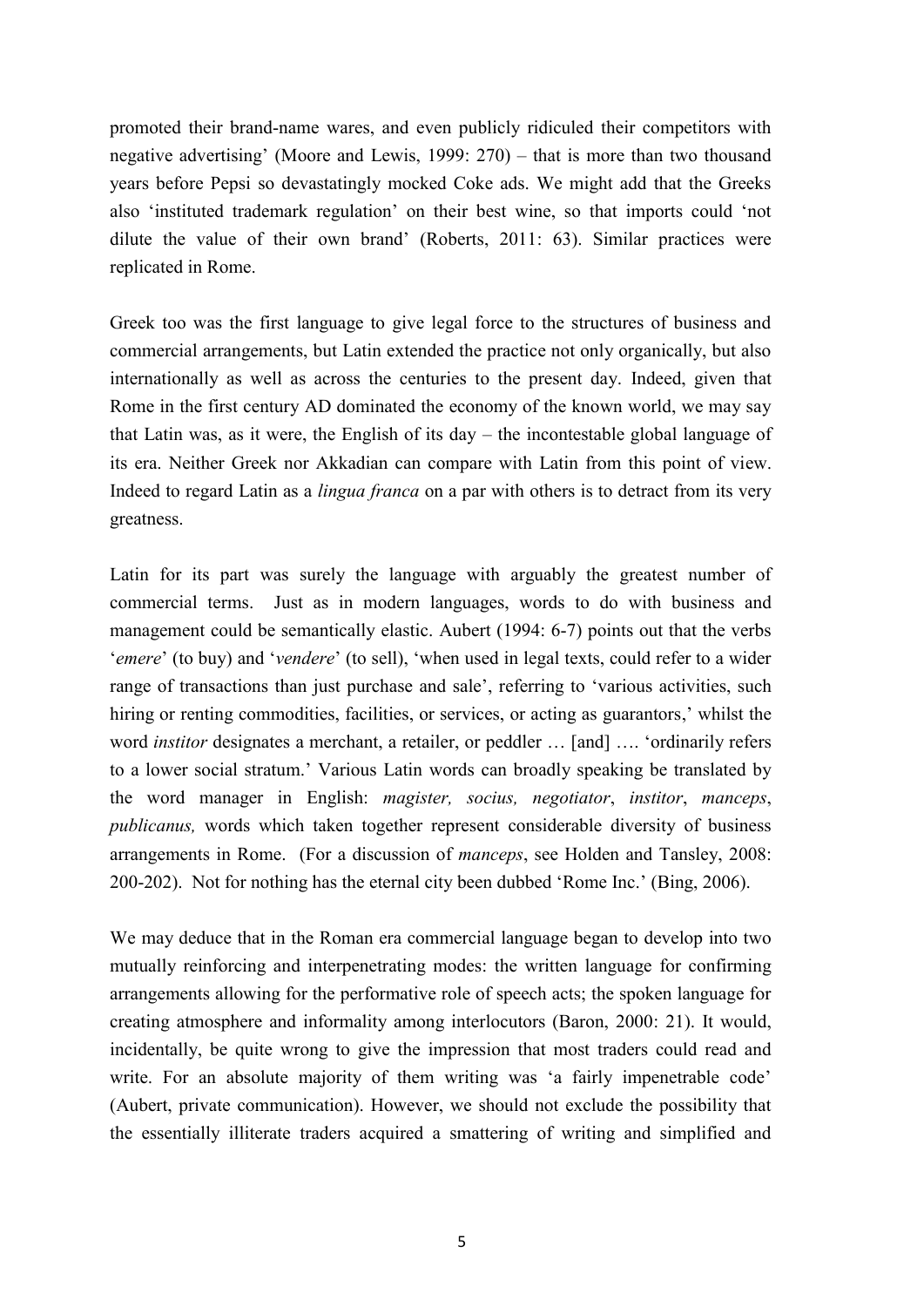hence distorted signs into both a mnemonic and private code to record confidential information.

In passing we should note that the writings of literati of Greece and Rome reveal that the businessmen of those times were seen as little more than untrustworthy scoundrels. Such 'antimercantile views' (Curtin, 1986: 75) of the Greek and Roman élites far outlasted the Ancient World, of course. They exist until modern times. The Greeks left business to the capable Phoenicians, who incidentally were dubbed by Homer as 'greedy knaves' (Roberts, 2011: 37). Wealthy Roman families often employed slaves to perform the vulgarities of business. In Rome, exactly as in Great Britain at its imperial zenith in the 19<sup>th</sup> century, business people could emphatically not be 'trusted with the care of nation's continuity' (Wiener, 1985: 70). By contrast in Phoenicia merchants were so 'respectable' that 'the most successful might join the elite chariot corps and were sometimes ennobled' (Roberts, 2011: 32).

# *Interim conclusion*

By way of conclusion, it is easy to regard Latin, Greek, or Babylonian as well as Punic and Aramaic as commercial languages or *linguae francae*, but in reality they are better seen as languages of administration, fully capable of sustaining (among other things) *international* economic life in their respective eras of hegemony. For their part, Akkadian and Latin are clear examples of ancient languages which developed businessrelated vocabularies for specifying relationships, methods and organisational forms. To regard all these languages as 'mere' languages in which business happened to be conducted is surely to miss the point, and no more so than in the case of Latin. In a nutshell, language in commercial contacts, negotiations *and* the Ancient World's equivalent of the business lunch were variously accommodating, evasive, high-flown and ever geared to the promotion of one's absolutely trustworthy self. In short, it would seem that for centuries the language behaviour among business people has been associated with histrionic effusion and ever preoccupied with impression management. There really is nothing new under the sun.

# **Snapshot 2<sup>4</sup>**

**.** 

'It befits a merchant always to have ink-stained hands.' 5

<sup>&</sup>lt;sup>4</sup> Based on Holden, 2016b

 $5 \times 15^{th}$  century Florentine humanist, author and merchant, Leon Battista Alberti, quoted in Origo (1959: 104)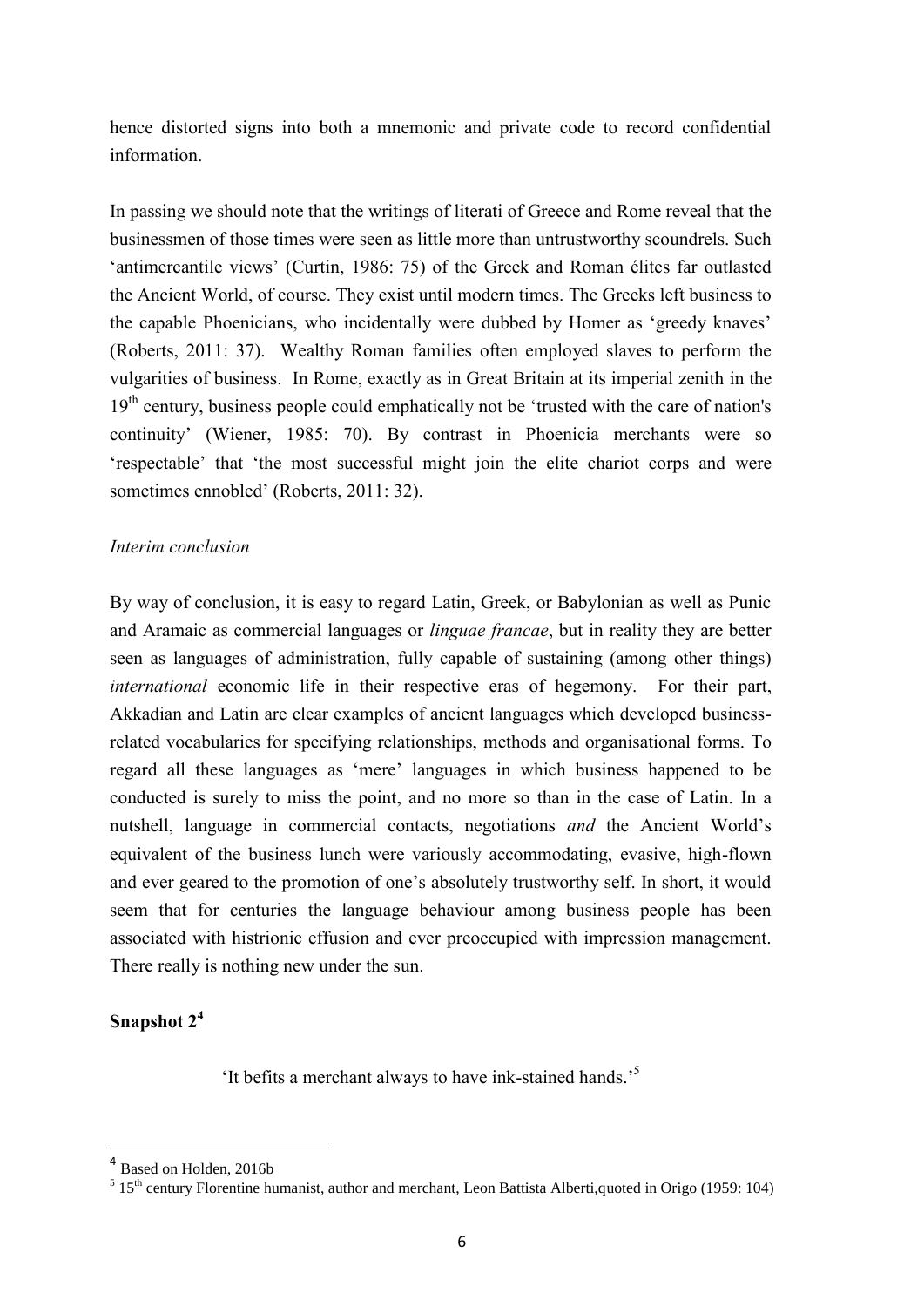Over the years the position of English as a *lingua franca* in the European context both 'as a construct and as a reality' (Pakir 2009) has been 'hotly debated' (Mauranen and Ranta 2009: 1) among language scholars. In so far as it has been applied to world business in general and European business in particular, the term *lingua franca* is quite incapable of even hinting at the multi-faceted role that English plays. This has little to do with the empirical fact that Europe is 'linguaculturally … an extremely diverse area' (Seidlhofer, 2010: 355); rather it arises from the fact that the notion of *lingua franca* is out of step with the operations of markets and attendant sheer pace, scope, selfenveloping intensity and boundary-defying capability of modern business connectivity.

Anyone who reads the literature by (academic) linguistics will be struck how little attention is paid to the socio-economic context in which *linguae francae* were or indeed actually used. This is a very serious omission, for it is surely the case that the term *lingua franca* is an infelicitous designation of English in contemporary business world. That case will be made with reference to the *lingua franca* of the Mediterranean world during the 14<sup>th</sup> to 18<sup>th</sup> centuries.

Historically, the term *lingua franca* 'seems to have been applied to an Italian trade language in the eastern Mediterranean region in the early modern period' (Bloomfield 1979: 473). Seidlhofer (2011: 81) explains that "'franca" comes from Old French "franc" meaning "free" and lives on in Italian "franco," as does Italian lingua, that is "tongue, language." The word 'free' is held to suggest freedom 'from connections with particular countries and ethnicities' (Vikør 2004: 329; cited in Seidlhofer 2011: 81). Throughout the ages the purpose of *linguae francae* in general has been to help create 'coherent trading zones' (Braudel 1983: 138) and so 'spread areas of intercommunication' (Curtin 1986: 88). These are important points. One did not learn or engage in *linguae francae* to specialise (as it were) in dealing with one or two important business partners, but with as many partners as was feasible. Then as now, business people knew that 'to engage in several activities was a sensible way of spreading risks' (Braudel 1981: 320). English today of course allows business people to forge multiple connections on a scale and with a speed undreamt of half a millennium ago – not to mention even twenty years ago!

A good starting point for understanding the nature of international in the Europe's early modern period is the recognition that the most sought-after commodity was *news*, 'a luxury commodity was worth more than its weight in gold' (Braudel 1981: 365), which was often passed on in confidence: 'political news, military news, news of the harvest or about expected merchandise' (Braudel 1983: 409). It may not look like it, but this tells us a good deal about the purposes to which business people put language then *and* now. First, the quest for reliable up-to-date information suggests the frequent use of language as an instrument of enquiry to interrogate informants and verify their utterances.

The point here is the merchants had to be very good at listening comprehension as distinct from 'mere' speaking proficiency in their own language, a foreign language or even a *lingua franca*. Second, updates of news forced business people to revise their plans and assessments.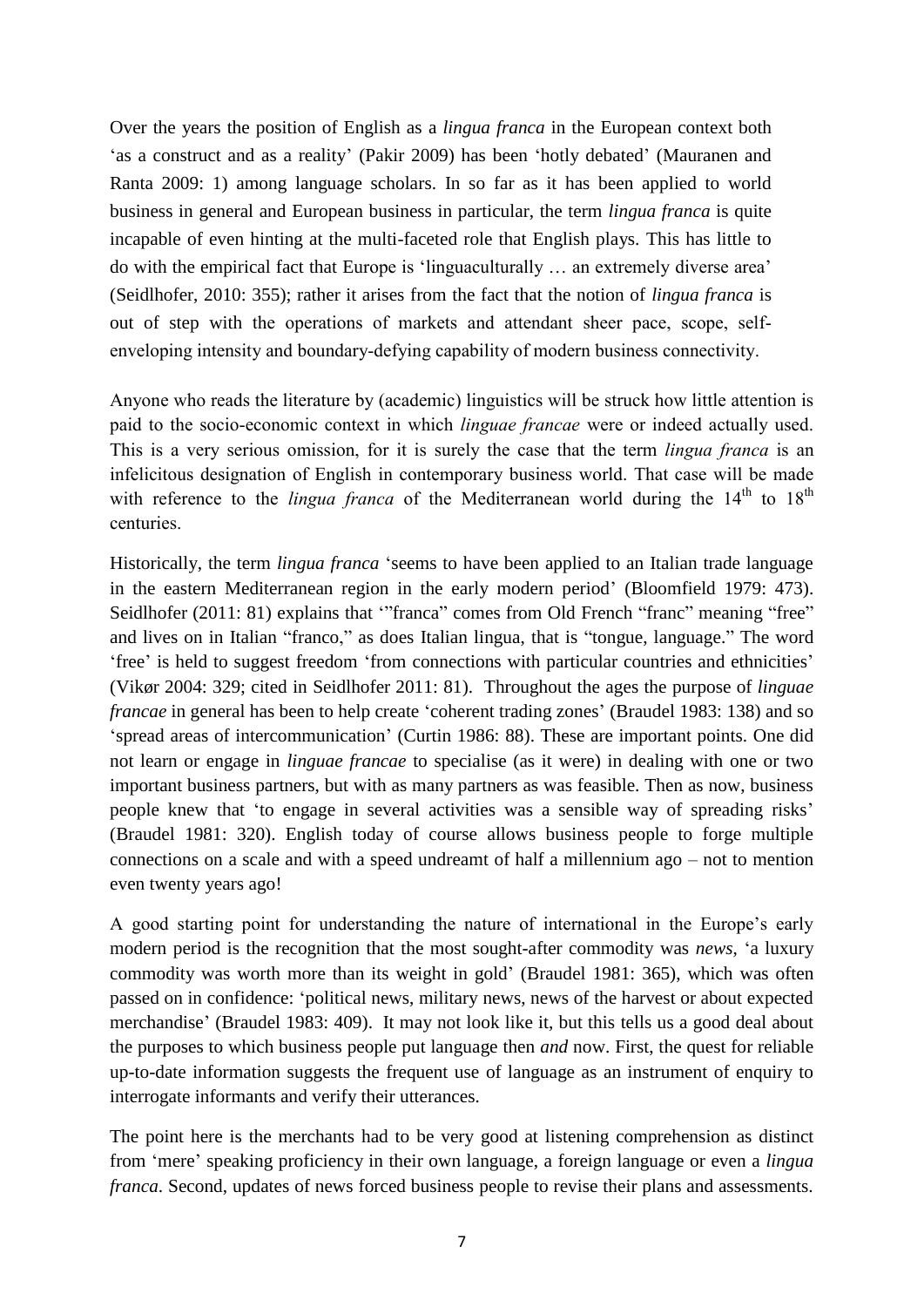This would be reflected in conversations marked by the future orientation of business language use: 'what do we do, if .... ?.', 'Now we have no choice, but to ... ', ' Just as the past tense is the primary occupational modality of the historian, so for the business person, for whom even yesterday is in a manner of speaking history, the future tense is his or her principal shaper of thought and action: it is the mode for weighing up options; the mode of anticipation, speculation and decision.

Seidlhofer (2011: 3) has wisely pointed out that 'the global spread of English [which] is unprecedented and unparalleled' and comparisons with 'Latin, French, Arabic and other lingua francas in earlier times simply do not hold.' That is certainly true, as far as the world of international business is concerned, in which domain the term *lingua franca* needs to be treated with some caution. It far better suits the polyglot character of 'the swift patois of the markets' (Mantell 2009: 91) of earlier ages, when:

- markets were more far clearly demarcated as 'favoured terrains of supply and demand' (Braudel 1983: 26)
- the key commercial activity was 'cross-cultural brokerage' (Curtin 1986: 247), involving the trade of commodities (including, alas, slaves by the million)
- 'capitalism and rationality' (Braudel 1983: 575) had yet to make their stamp on business organisation and methods
- instantaneous global means of communication had yet to transform economic life, business thinking and the nature of international management.

But that is not all. Geographically the *lingua franca* was confined to the littoral of the Mediterranean: to be precise, to some 30 major ports engaged in maritime trade (Braudel, 1983: 185). It is unlikely to have penetrated far inland, where even prominent cities (such as Paris, Madrid, Vienna or Milan) did not act as bustling cosmopolitan entrepôts to be compared with Smyrna, Genoa or Barcelona. In other words, it was *not* a general language of the trade routes and the routes along the great rivers, which criss-crossed the mainland of European.

Furthermore, this shore-hugging *lingua franca* was not even used at all by the generality of the commercial classes directly engaged in the sea-borne trade. By far the greater part of its speakers were without a shadow of a doubt agents in the trading networks, who actively conducted the cross-cultural trade ('did the haggling') and, very importantly, chivvied and cajoled to ensure that cargoes, as negotiated, were loaded, all properly packed and labelled, on the correct vessel. Of the entirety of all those engaged in trade – the merchant houses, vendors, bankers, borrowers, creditors, shippers and so forth, agents as the key cross-cultural communicators constitute a distinct numerical minority.

The correspondence between the trading houses and their agents was preoccupied with three issues: 'weights, measures and currencies' (Braudel, 1983: 156). It follows then that its oral counterpart in far-flung places, namely the *lingua franca*, reflected those self-same commercial priorities. So it was that the everyday use of the *lingua franca* involved 'perpetual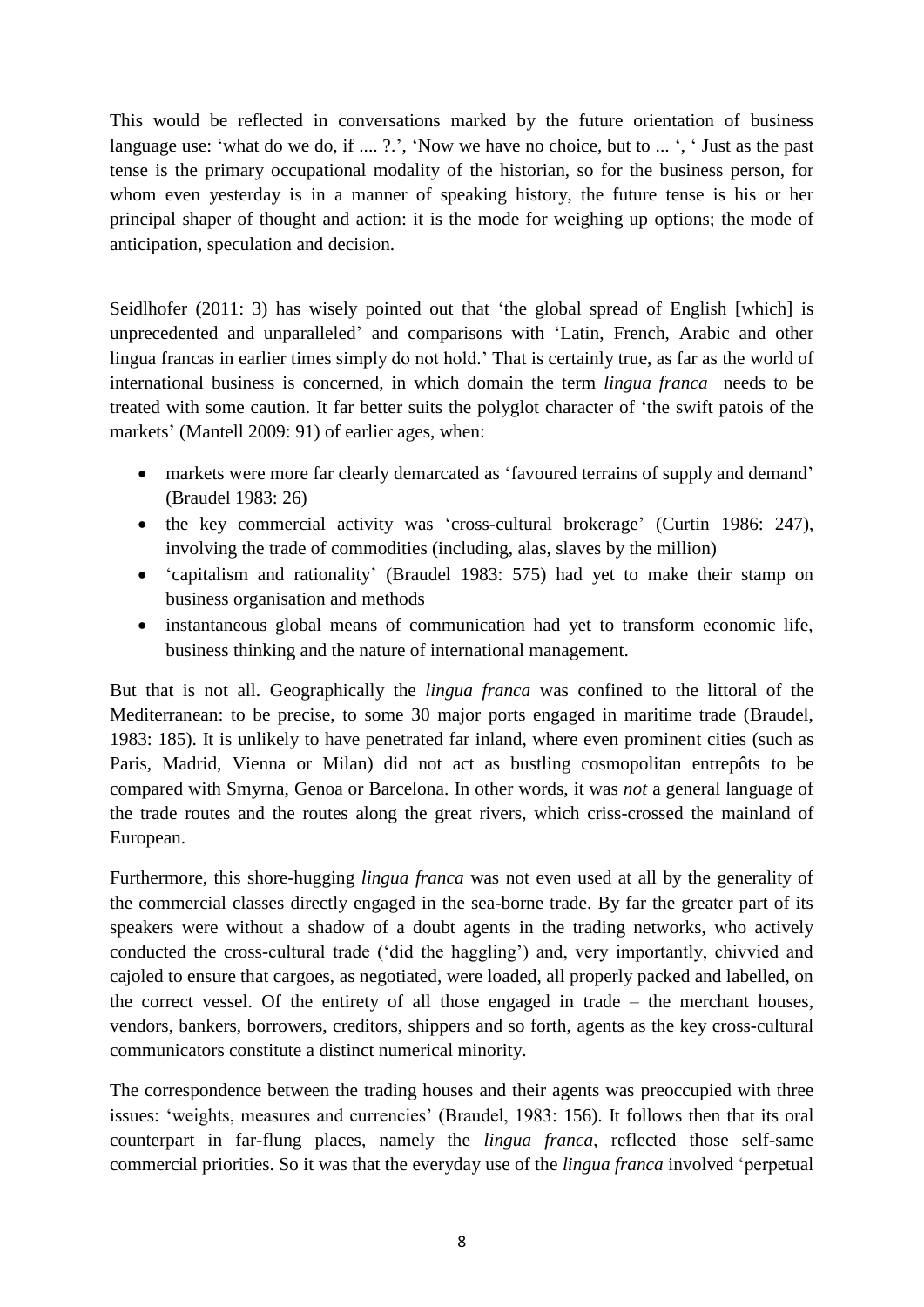calculation' (Braudel, 1983: 171) and conversion of quantities (currency exchange rates alone varied from city to city). Let no-one miss the point: *the efficacy of the lingua franca was directly related to agents' skills in arithmetical manipulation in their cross-cultural haggling.* It is also a very moot point whether the *lingua franca* was mutually intelligible throughout its port-based locales of use. For example, there were 'higher barriers between the Latin-based languages and the Arabic or Turkish of Muslim Lands' (Abulafia, 2011: 486). The lingua franca was in fact nothing more than geographically dispersed non-standard varieties of Italian without inflexions.<sup>6</sup> Did the merchants of Chios understand their counterparts in, say, Tripoli or Constantinople?

On the matter of correspondence it is easy to overlook the fact that this was voluminous and hand-written. Before the age of printing multiple copies (Origo, 1959: 107). Hence the merchant of five or six centuries was well accustomed to working, as we say these days, 24/7. For example, the forty years' correspondence of the Italian merchant Francesco Datini (c. 1335 – 1410) – the most complete extant collection of its kind – consists of 'some 150,000 letters … 300 deeds of partnership … 400 insurance policies and several thousand bills of lading, letters of advice, bills of exchange and cheques' (Origo, 1959: 11). This bears out the conviction that, given 'the slow pace and uncertainty of the mails' … the prime requirement was to send and receive large numbers of letters' (Braudel, 1983: 410). In the case of Dantini his letters were 'in Latin, French and Italian, in English and Flemish, in Catalonian, Provençal and Greek, and even a few in Arabic and Hebrew' (Origo, 1959: 83).

All this suggests that the written word in various vernaculars played an overwhelming important role in cross-cultural business communication in the times we are taking about. *Linguistically, it was the contents of commercial correspondence that really determined trade, not facility in the lingua franca, useful as that was in ad hoc contacting-making and haggling.* We should add that the letters were politely phrased and were as such the forbears of that stiff, formal business style that has all but disappeared, though only after the Second World War.

This Mediterranean *lingua franca* died out through lack of demand as a result of wars in the 18<sup>th</sup> century and the promise of the great markets opening up in the New World. In its heyday it was in terms of its main users the makeshift occupational language of predominantly one distinct class of commercial actors, namely agents; with regard to geographical distribution it was overwhelmingly confined to a scattering of ports; concerning its lexicogrammatical composition it was non-standard: that is so say it was not of a form considered by the educated classes to be correct or acceptable for other domains of life. If that had *not* been the case, it would have developed at least some extent as a language of philosophy, science and literature as well as government and administration. Nor did it even establish itself as the corporate language in any of the great merchant houses; it evidently lacked the translingual power for that purpose.

 $\overline{a}$ 

<sup>6</sup> The term 'non-standard' is based on definitions in the *Oxford Dictionary of English* (2006) and *Collins English Dictionary* (1986) definitions of 'non-standard.' Regarding inflexions, cf. part of the definition of *lingua franca* in the *Oxford English Dictionary* (1970): 'A mixed language used in the Levant, consisting largely of Italian words deprived of their inflexions.'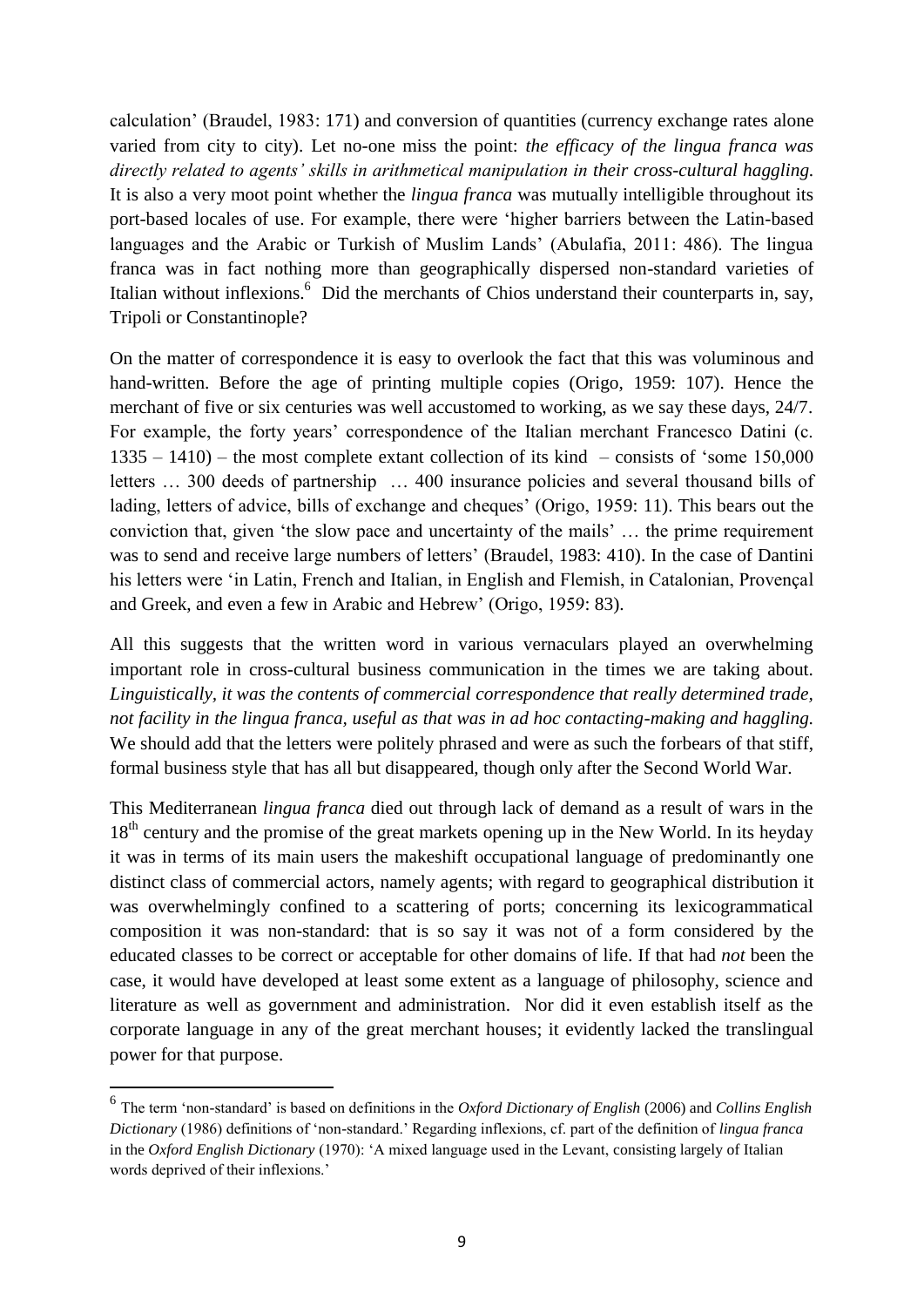And yet, in its way, the *lingua franca* served its fundamental purpose for several hundred years; of that there can be no doubt. But it was destined to die an economic and ergonomic failure, though it lives on as a linguistic curiosity as well as a theoretical concept in the linguistic sciences. Notably, the English language has been characterised as the *lingua franca* of business in Europe. But this is a remarkable deduction, bearing in mind that *lingua franca* was in practice an ad hoc mercantile lingo used by a numerically minor subset of all available commercial protagonists *and nothing more*. To what extent then can such a maritime commercial lingo, created for solely bargaining and networking and in all probability of restricted areal intelligibility, serve as an adequate descriptor of pan-European business English today with all its word-building power and multi-purpose flexibility?

# *Interim conclusions*

The most striking linguistic feature of the Mediterranean era we have been describing concerns not the use of the *lingua franca* and its improvised variations is the dominance of correspondence as conveyors of detailed information and *–* importantly – instructions to agents and distant associates. In contrast to the instrumental informalities and necessarily causal nature of the *lingua franca,* the language of correspondence was firm, cordial and, as would say today, focused. Before the age of printing, the writing of correspondence was without a doubt the most time-consuming 'language activity', seeing that 'corporate headquarters' made multiple copies of all letters. As we have seen, correspondence was also multilingual (Dantini cannot have been an exception in this regard). In short, the written word governed the purpose and focus of the lingua franca *in situ.*

# **Snapshot 3**

'Translation is … not just switching between two languages, resulting in two texts, but an at once more complex, everyday, and hybrid performance.'<sup>7</sup>

Plainly, the context of modern international business and the role and function of language and languages differs awesomely in some respects, but only in some, from the context of the two previous eras we have been discussing. Here we must of course acknowledge the impact of the communication technologies (without forgetting the role of modern air travel) on the very nature of the language of business. Four crucial factors spring to mind:

> o The speed (instantaneousness) and global reach; variety of media and multiple possibilities for information storage, retrieval, dissemination and modification.

 $\overline{a}$  $7$  Steyaert and Janssens, 2015.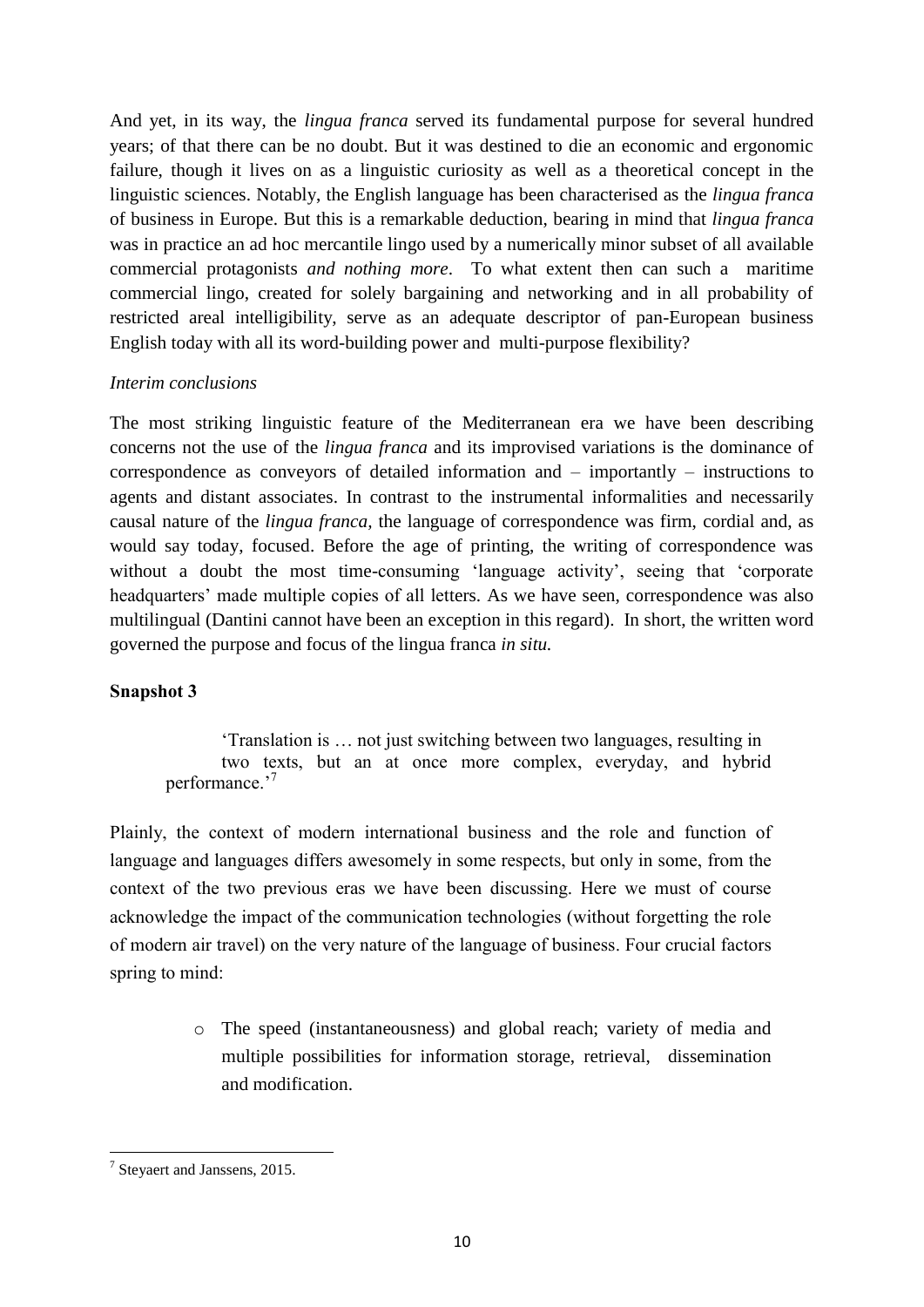- o The ever-expanding lexis of business and management in several languages
- o Legal protection (copyright, liability, contractual arrangements, etc)
- o The emergence of a form of writing (e-mail) which has conversational characteristics and a tendency to introduce informality into business exchanges

Regarding this last point, in 5,000 years of recorded human business activity, this electonically mediated 'speech-writing' is something new, something revolutionary in fact.

Globally and within Europe – business communication is, as facet of corporate life, concerned with three linguistically significant facets: *networking, knowledge sharing*  and *relationship management.* All three communication activities engage millions of people worldwide and are of enormous consequence for business in today's world. In everyday business practice these three factors are *not* discrete functions. They perpetually reinforce each other. The internationally operating business executive is simultaneously a relationship builder, 'knowledge worker' (Drucker 1959)<sup>8</sup> and networker, regardless of whether he or she has a marketing or sales role, is in human resources or even R&D (an increasingly geographically dispersed activity). In other words networking, knowledge sharing and relationship management can be seen as both generic and task-specific. The associated language behaviour is specific to the business domain, the shared expertise and the length of the business relationship (Kankaanranta and Planken 2010), and has (at least) four key aims:

- to facilitate a conducive atmosphere for interactions (Holden 2002: 275-277)
- $\bullet$  to inspire trust (Child 2001)

**.** 

- to secure and maintain 'common cognitive ground' (Nonaka and Takeuchi 1995: 14)
- to convey appropriate and timely information

In a world in each more languages and more cultures are in interplay than ever before in world history, the English language has emerged as the general language of business. But in this context we should not just be thinking of national language. The world of business is composed of 'special languages'; that is to say 'semi-autonomous, complex semiotic systems based on and derived from a general [i.e. from a national] language; their use presupposes special education and is restricted to communication among specialists in the same or closely related fields' (Sager et al., 1980: 69). As well as specifying vocabularies of business

<sup>8</sup> Cited in: http://www.economist.com/blogs/schumpeter/2012/08/z-business-quotations-2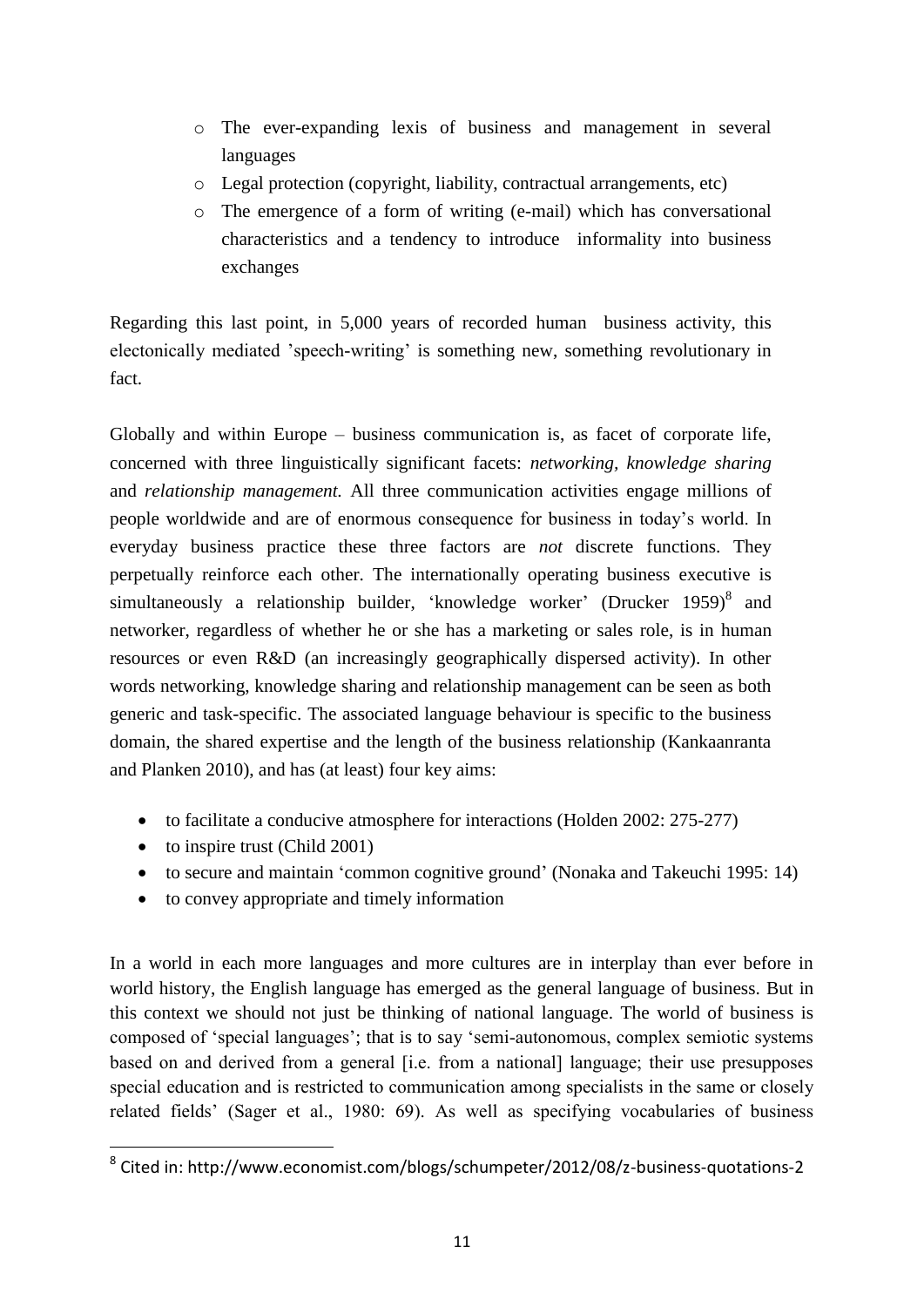functions such marketing, HR, accounting, production and logistics and the collaborative work associated with those activities, they may be also refer to legal affairs, technical and scientific activities. Special languages in this sense are not in the slightest confined to the English language. In the case of MNCs, for example, it follows that a special language is intimately linked to its domain of operation both as a physical location and its distribution throughout networks of domain professionals. In today's business world the MNC – whatever the language of corporate headquarters – is a multilingual domain of special languages *par excellence.* It is these languages which in a manner of speaking are creating a new Tower of Babel.

As for the status of English, this topic has in recent years received enormous attention on the part of management scholars, paying especial attention its role in the MNC, where it is not only a language of business (in the popular sense of the expression), but also a language of international management. English is also the language of international teams. At the same time it is the paramount language of instruction in business schools throughout the world. This wider status has caused scholars to point darkly at the hegemonic role of English (Tietze and Dick, 2013); which brings us to the American English.

First, British English has *never* been able to compete with the brilliance and creativity of American English for generating new business and management terms and concepts, however untranslatable into other languages these may be! After all, British society has never accorded to business the social respectability that it has enjoyed in the USA for some 150 years (see Wiener 1980). Second, it was America, influenced by  $19<sup>th</sup>$  century sociology being evolved in Germany (see Mintzberg, 2004:4-5), that invented scientific management and thus created new terms for the formal description of the interrelated activities of business and management. The seemingly endless flow of 'snappy neologisms' (Torrington and Holden, 1992) alongside the formal terminology derive from the American – and decidedly unBritish – preference for 'codification and preformulation … the sheer extent [of which] in all aspects of American business sets in apart from all other cultures of capitalism' (Hamden-Turner and Trompenaars 1993: 20).

Then of course the core vocabulary of modern electronically mediated communications is virtually all American in origin. Despite rear-guard actions like the Académie Française or he Deutsche Akademie für Sprache und Dichtung, all Europeans use the American terminology, the creation of scientists and geeks in constant evolution since the mid-1930s. And there is hardly anybody in Europe today who does not make frequent if not intensive of the @ sign, which invented by an MIT engineer in 1971 and has become 'the iconic symbol of the connected world' (Isaacson, 2014: 385). Once we accept the true American dimension to English as the paramount language of cross-cultural business and management in Europe, this might raise the possibility of replacing that weak term *lingua franca* with the more robust *lingua Americana*!

In a professional world dominated by national languages and vast hosts of special languages, not to mention the singular presence of American English, hegemonic or otherwise, the business person is confronted by several 'multilingual realities' (Meylaerts, 2103: 519), which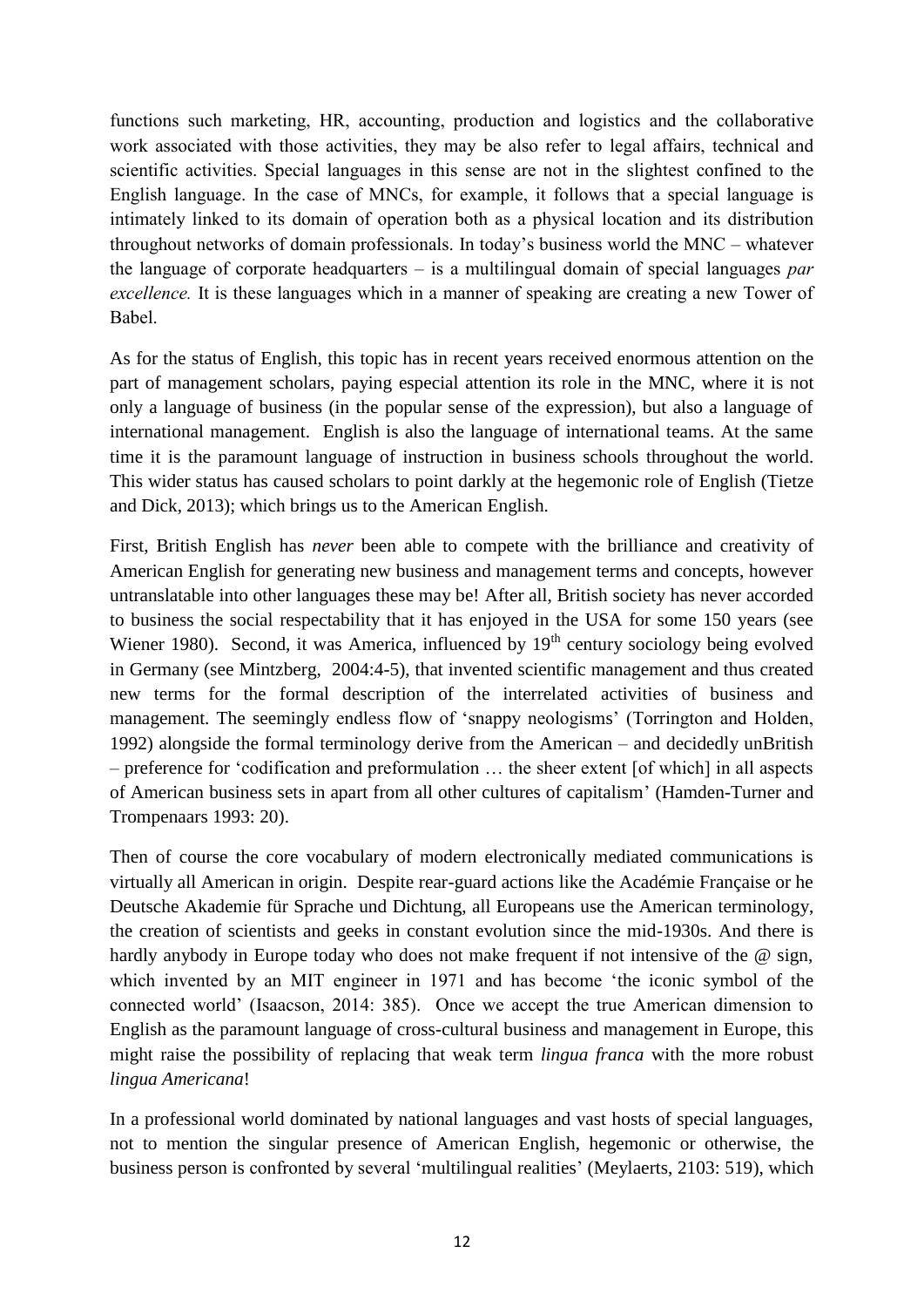require alignment if he or she is to make sense of given cross-cultural contexts and to say 'the right thing.' This facility to align is predicated on competence in handling and moving among repertoires, being 'languages in the traditional sense, language varieties, (e.g. dialects and specific codes), modalities (visual, gestural, intonational, aesthetically organized styles and genres' (Blommaert, 2006: 168). From this perspective we can envisage cross-cultural communication 'as translingual practice' (Steyaert and Janssens, 2015: 139). This novel perspective is important because it recognises the centrality of translation to the enterprise of establishing cross-cultural intelligibility.

Here, though, we must be careful what we mean by translation. The point is that we are all strongly conditioned to view translation as the art of transposing meaning from one national language into another. But the realities of modern business practice 'on the ground' require acts of multilingual translations, which involve 'effective' handling of repertoires and knowing how to repair faultlines which frequently occur at interfaces (a word I prefer to the more fashionable term 'boundary'). This way of looking at translation is more than 'multilanguaging', i.e. 'mixing multiple languages at the same time in order to achieve specific communicative purposes' (Barner-Rasmussen, 2015: 146) – at least if one thinking of national languages *only.* It is surely incontestable that translation in this extended view (which involves the alignment of multilingual realities) lies at the heart of international business. After all 'IB is literally unthinkable and impracticable without translation' (Holden and Michailova, 2014). But, crucially, the translations performed by business practitioners are perforce 'spontaneous, ad hoc and improvised' (Holden and Michailova, 2014). It must surely be the case that these translations are so imperfect (or inadequate, as linguists might say) that they engender confusions and misunderstandings of varying degrees of magnitude.

Translations of this nature have been central to international/cross-cultural business for as long as there have been markets. And who are we to say that we are actually better at it than our forebears? As for major differences between translation in, say, the Ancient World, and in today's business world, I would highlight the sheer proliferation of special languages, which inform idiolects, corporate discourse and international communication, on the one hand, and – this is important – anonymity, on the other. Never before in world history have so many people done business or attempted to do business with each other as *strangers.*

## *Interim conclusion*

The specification of the language of business in the contemporary world is a task so difficult that all one hope for is to provide approximations of its peculiarities and complexities as a distinctive occupational language. Among notable factors we may include its composition of an uncountable number of special languages, the creative ascendency of American English, the role of English in interplay with other languages (business English has not replaced *any* national language), the trend towards informality, the nature and still under-researched role of translation, the anonymity of business interactions in cyberspace, and the recognition that the language of business operates within various multilingual realities.

## **Main conclusions**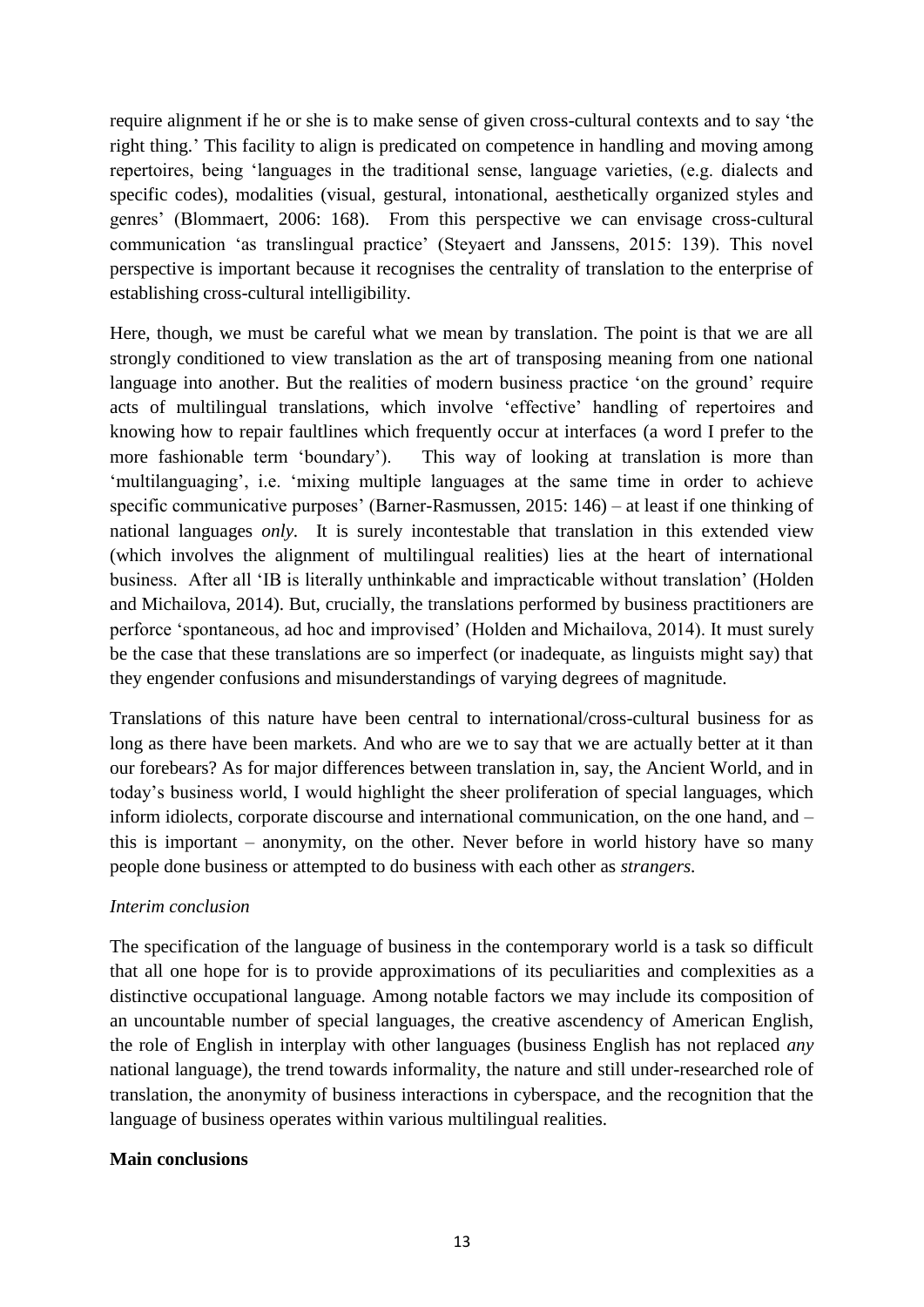In this all too brief survey of the language of business over some 5,000 years we attempt to view business language as a generally understandable and distinctive linguistic form. We see clearly that business people have a long history of harnessing technology, starting with the crucial invention of writing. From the earliest times, it seems, business practitioners have used very polite and even florid forms of address with each other for the all-important purpose of achieving instrumental bonhomie as an essential ingredient of economic exchange. Over the centuries *linguae francae* have emerged to facilitate cross-cultural business in 'coherent trading zones.' But the status of English today cannot be readily compared to any other international language with reference to the world of business. I would that say that to describe English as a *lingua franca* is most unsatisfactory. If pressed to characterise the defining feature of the language of business in today's world, I would suggest that it is to do with *the navigation of multilingual realities through ad hoc and improvised translations to a greater extent than any other human activity.* But, on reflection, that comment can certainly apply to the age of Mediterranean trade in the pre-modern period and even in the Ancient World. Intriguing indeed are the research possibilities! At all events perhaps we should be moving towards the creation of *an augmented theory of translation in IB.*

#### **References**

Abulafia, D. (2011). *The great sea: A human history of the Mediterranean.* Oxford: Oxford University Press.

Aubert, J-J. (1994) *Business managers in Ancient Rome: A social and economic study of institores, 200 B.C.-A.D. 250.* Leiden: E. J. Brill.

Baron, N. S. (2000) *Alphabet to email: How written English evolved and where it's heading.* London: Routledge.

S. Bing (2006) *Rome Inc.: The rise and fall of the first multinational corporation* (New York: W. Norton).

Blommaert, J. (2006). How legitimate is my voice? A rejoinder. *Target*, (18) 1, 163-176. Cited in Steyaert and Janssens, op, cit.

Bloomfield, L. 1979 [1933]. *Language*, 14<sup>th</sup> edn. London: George Allen & Unwin.

Braudel, F. (1981). *The Mediterranean and the Mediterranean world in the age of Philip II.* London: Fontana/Collins.

Braudel, F. (1983) *Civilization and capitalism 15th -18th Century: The wheels of commerce.*  London: Book Club Associates.

Brosius, M. (2008) 'Cuneiform' In Shipley. G., Vanderspool, J., Mattingley, D. and Foxhall. L (eds.) *The*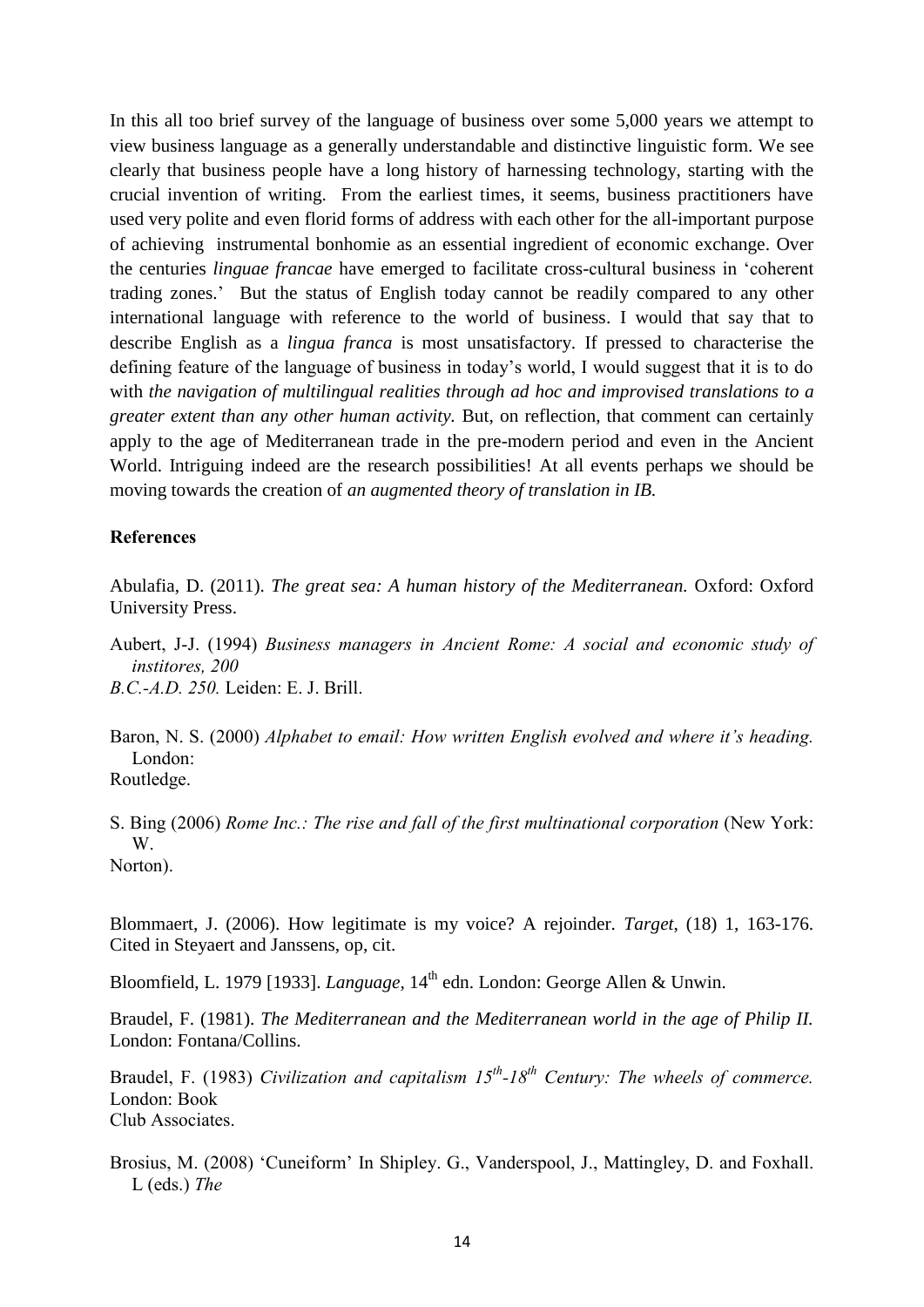*Cambridge Dictionary of Classical Civilization*. Cambridge: Cambridge University Press.

Child, J. (2001). Trust – the fundamental bond in global collaboration. *Organizational Dynamics.* 29 (4). 274-288.

Curtin, P. D. (1986) *Cross-cultural trade in world history.* Cambridge: Cambridge University Press.

Drucker, P. (1959). *The landmarks of tomorrow.* New York: Harper and Row.

Ford, D. (ed.) (1990). *Understanding business markets: interaction, relationships, networks.*  London: Academic Press.

Herodotus (2003) *The histories* Edited by Marcinola, J. Lonon: Penguin Books.

Holden, N. J. (2002). *Cross-cultural management: A knowledge management perspective*. Harlow, UK: Pearson Education.

Holden, N. J. (2016). forthcoming. Economic exchange and the language of business in the Ancient World: an exploratory review. In: Ginsburgh, V. and Weber, S. (eds). *The Palgrave Handbook of Economics and Language*. London: Palgrave Macmillan.

Holden, N. J. (2016, forthcoming subject to final revision). English in multilingual European economic space: is *lingua franca* a misdesignation? In: Linn, A. (ed). Investigating English in Europe: Contexts and agendas. Berlin: de Gruyter Mouton.

Holden, N.J. and Michailova, S. ( 2014). A more expansive perspective on translation in IB research: Insights from the Russian Handbook of Knowledge Management. *Journal of International Business Studies.* 45, 906-918.

Holden, N. J. and Tansley, C. (2008) *Management in other languages: how a philological approach opens up new cross-cultural vistas.* In: S. Tietze (ed.). *International management and language.* London: Routledge, 198-213.

Isaacson, W. (2014). *The innovators: How a group of hackers, geniuses and geeks created the digital revolution.* London: Simon and Schuster.

Janssens, M., Lambert, J. and Steyaert, C. ( 2004). Developing language strategies for international

companies: The contribution of translation studies. *Journal of World Business*, 39(4): 414- 430.

Kankaanranta, A. and Planken, B. (2010). BELF competence as business knowledge of internationally

operating business professionals. *Journal of business communication*, 47 (4), 380-407.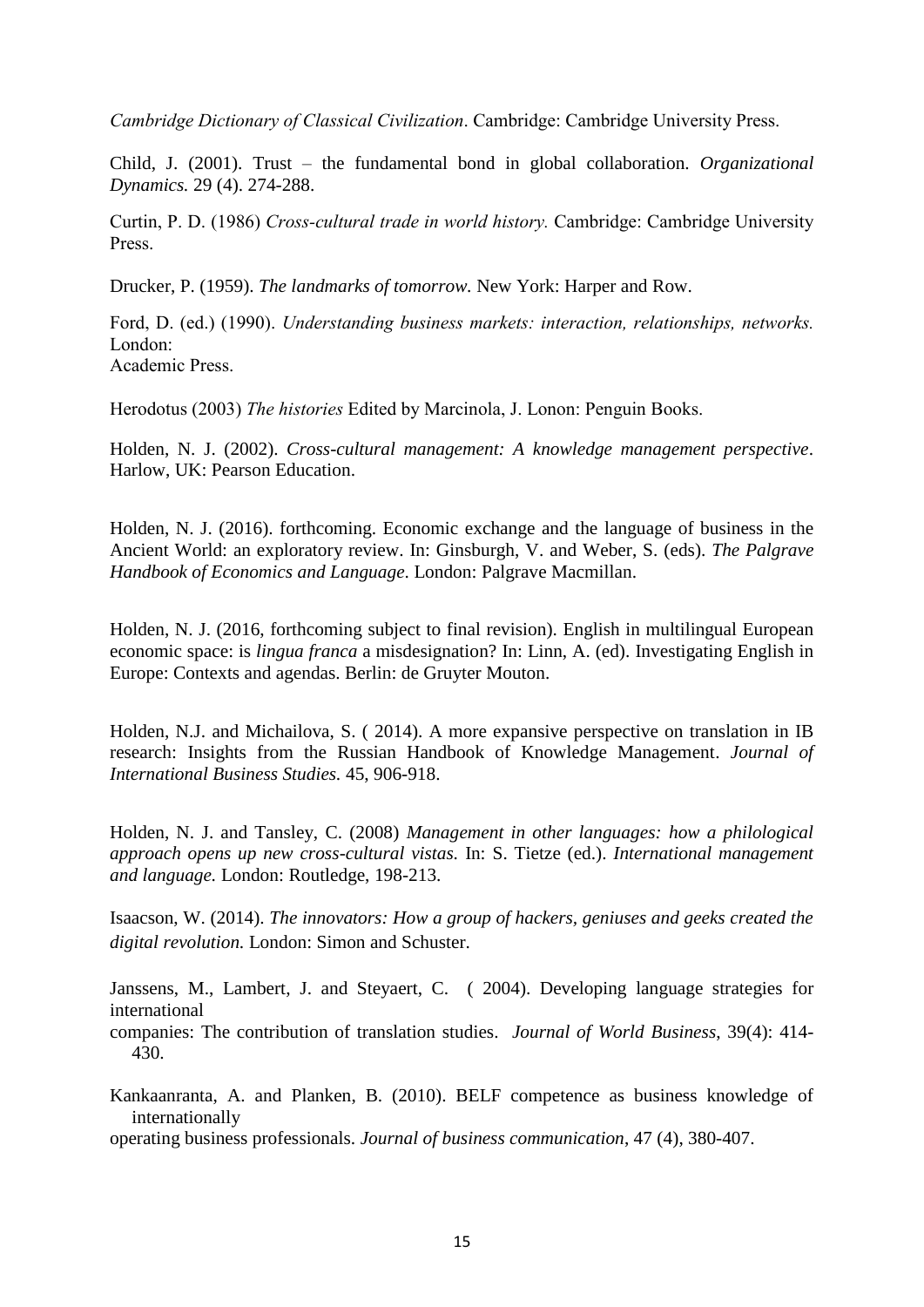López-Duarte, C. M. and Vidal-Suárez, M. (2010). External uncertainty and entry mode choice: Cultural distance, political risk and language diversity. *International business review*, 19, 575-588.

Mantel, H. (2009). *Wolf Hall*. London: Fourth Estate.

Mauranen, A. and Ranta, E. (eds.) 2009. *English as a lingua franca: Studies and findings.* Newcastle: Cambridge Scholars Publishers.

Meylaerts, R. (2013). Multilingualism as a challenge for translation studies (pp. 519-532). In: Millán, C. and Bartina, J. (eds). *Theories of translation.* Chicago: Chicago University Press. Cited in Steyaert and Janssens, op.cit.

Nonaka, I. and Takeuchi, H. (1995). *The knowledge-creating company: How Japanese companies create the dynamics of innovation.* New York and Oxford: Oxford University Press.

Mauss, M. (1980). *The Gift: Forms and functions of exchange in archaic societies.* London: Routledge & Kegan Paul.

Meyer, E. (2004). *Legitimacy and law in the Roman world.* Cambridge: Cambridge University Press.

Mintzberg, H. 2004). *Managers not MBAs: A hard look at the soft practice of management and management* 

*development.* London: Financial Times/Prentice Hall.

Moore, K. and Lewis, D. (1999) *Birth of the multinational: 2,000 years of ancient business history.*

Copenhagen: Copenhagen Business School Press.

Mughan, T. (2015). From the periphery to the core. In: Holden, N.J., Tietze, S. and Michailova, S.

*The Routledge Companion to Cross-Cultural Management.* Abingdon, UK: Routledge, 79-84.

Origo, I. (1959). *The merchant of Prato.* London: The Reprint Society.

Pakir, A. (2009). English as a lingua franca: Analyzing research frameworks in international English, world Englishes and ELF. *World Englishes.* 28 (2). 224-235.

Peltokorpi, V. (2007). Intercultural Communication Patterns and Tactics: Nordic Expatriates in Japan.

*International Business Review,* 16, 68-82.

Roberts, K. (2011). *The origins of business, money and markets*. New York: Columbia University Press.

Sager, J. C, Dungworth, D. and McDonald, P. F. (1980). *English special languages: Principles and*